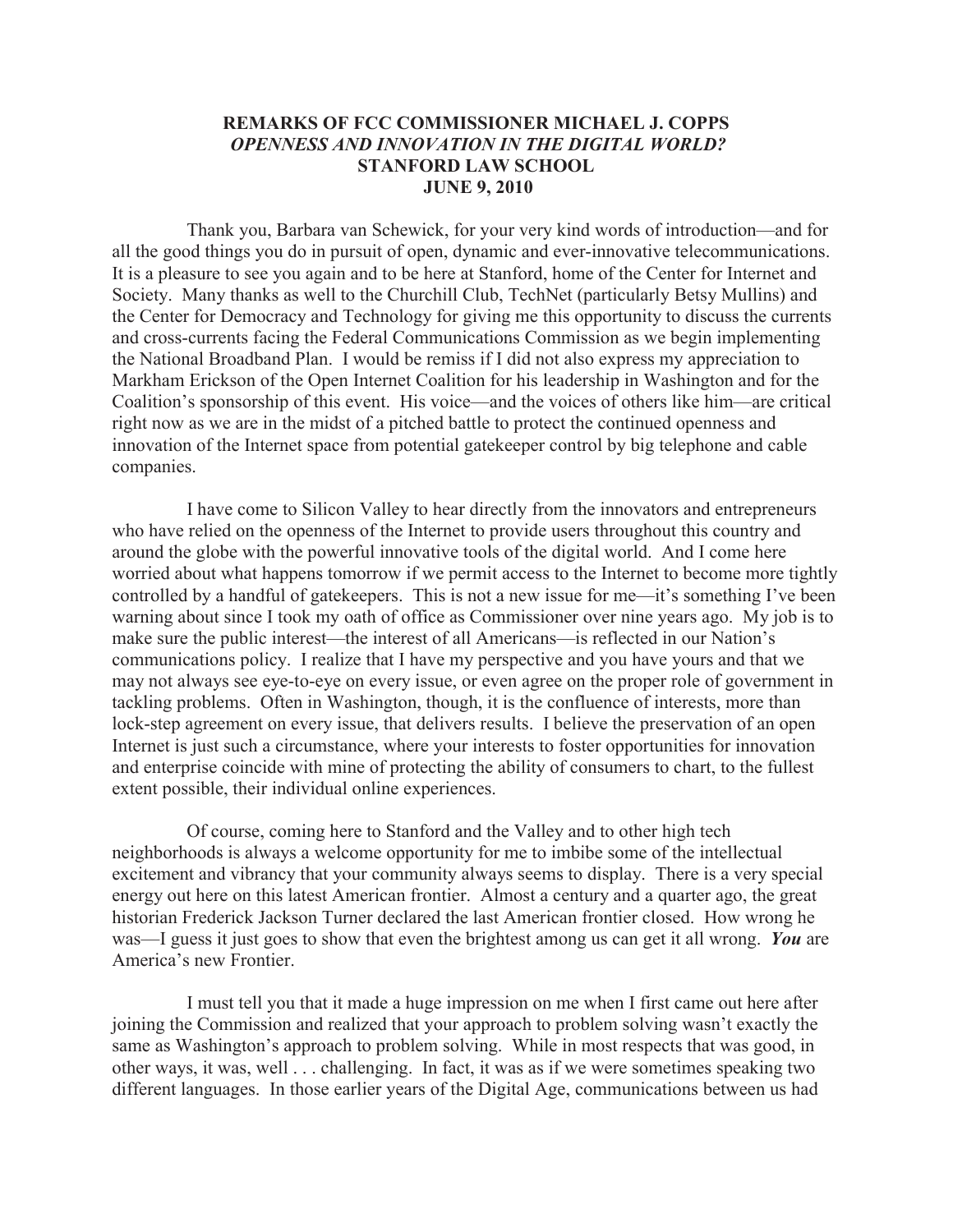not even reached the analog stage. Behind the two-way lack of communication was a two-way lack of credibility and trust. That meant that your views were not being effectively represented in the nation's capital and that our understanding of the world didn't have much currency or effect out here. I didn't like that part of what I saw then, and I've spent a lot of time since trying to open and feed meaningful lines of communication between us.

The good news is that things have changed. By-and-large, your enterprises are significantly better represented now than they were in 2001. The not-so-good news is that things haven't changed enough. Not nearly enough. So one reason for my coming out here this week is to emphasize the need to work harder at working together when our interests coincide. Wouldn't it be nice if our dialogue advanced at the same pace as our technologies advance? Without that, many of the opportunity-creating hopes and dreams of the Digital Age will fall far short of their great potential.

That potential is so huge. Getting broadband infrastructure deployed ubiquitously *is* the great infrastructure challenge of our time—and one upon which the innovation and creativity of Silicon Valley will ride. For openers, speaking of things that we can do together, Washington and the tech community have an urgent educational challenge to meet. We need to ensure that people understand how broadband is not technology for technology's sake—it is important because it really can be our "Great Enabler." This is technology that intersects with every great challenge confronting our nation—improving energy efficiency, halting climate degradation, improving healthcare for all our citizens, educating our young (and our old, too), helping the disabled realize their full potential, creating new public safety tools for first responders, and opening the doors of economic and social opportunity for all. But broadband connectivity is about even more than that. Increasingly our national conversation, news and information, our knowledge of one another, will depend upon the Internet. That is why I worked so hard for the inclusion of a strong Civic Engagement chapter in the Commission's recent National Broadband Plan, and it is why the Commission is looking so closely at the future of journalism in our society. Each of these challenges that I just mentioned has a broadband component as an important part of its solution. None has a solution without that broadband component. None has a solution without broad public understanding of how important this is. And none has a solution without Washington policy-makers understanding how great the nation's stake is in all this.

I think we are beginning to make some progress. The National Broadband Plan put together under Chairman Genachowski's leadership helped frame the issues in these terms. Many of you have helped on this, too. But to get the public and policy support needed to build this Twenty-first century infrastructure, we need to do much more. People need to realize that meeting the broadband challenge is really something important in their lives and for their futures. And they need to understand that a competitive nation cannot tolerate digital divides between haves and have-nots, between those living in big cities and those living in rural areas or on tribal lands, between the able-bodied and persons with disabilities. And they need to remember that this Nation has a long history of successful infrastructure-building to draw on.

If you course back through the annals of America's past—all the way back to the very beginnings—you will find that earlier generations met and mastered their own great infrastructure imperatives—things that had to be built if the country was to continue its forward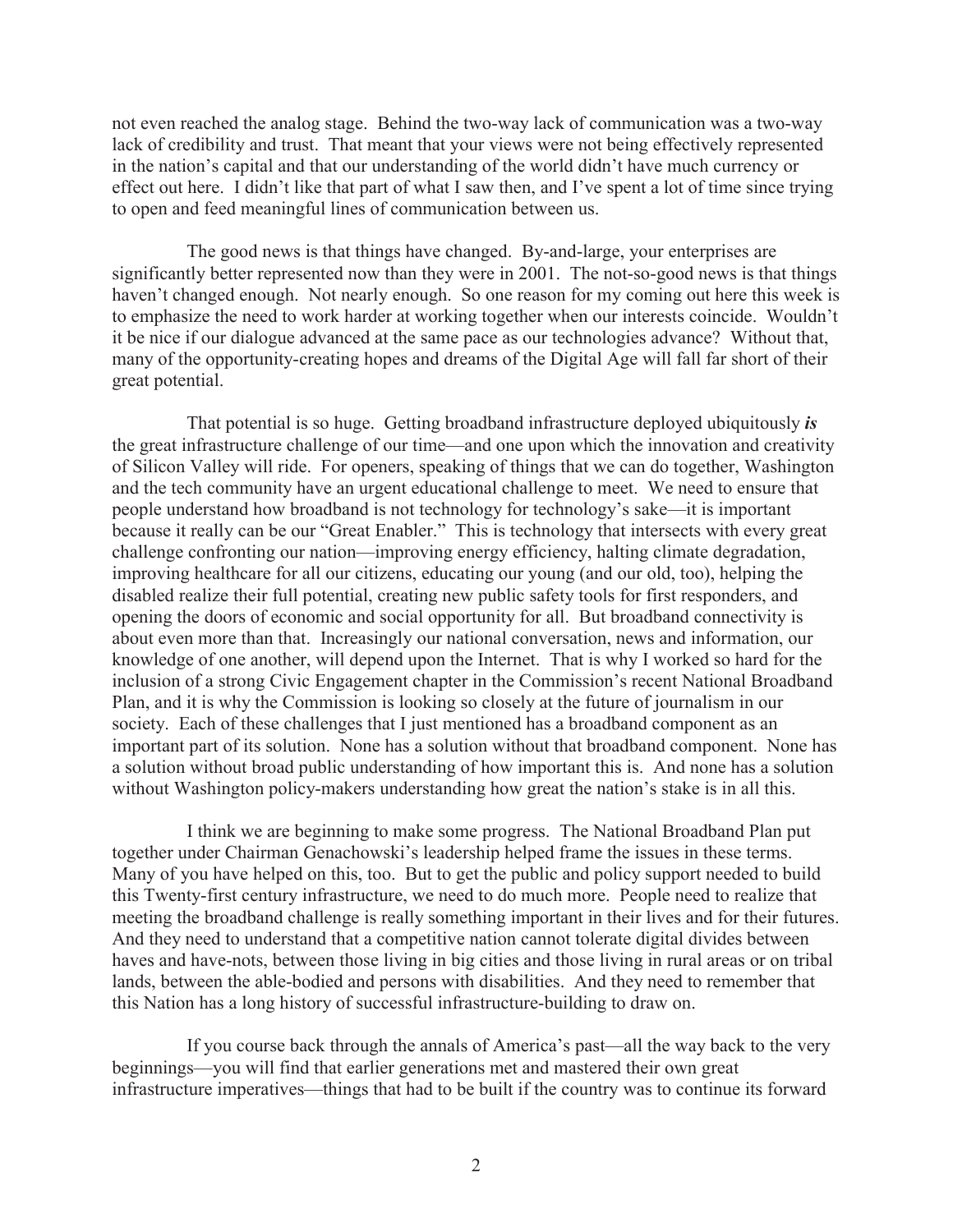march. So those generations built roads and bridges, turnpikes and canals, regional and then transcontinental railroads, an interstate highway system, nationwide electricity grids and nearly universal plain old telephone service. They did this, more often than not, by working together private enterprise in the lead, to be sure, but encouraged by visionary public policy. That's how we built the place! But somehow, when it came to the roads and bridges and highways of the Twenty-first century—broadband—we forgot those lessons and fell victim to a strange and totally unhistorical assumption that broadband would get built without any special effort, absent any enlightened public policy encouragement, and that business would build it out even in places where business had no incentive to go. That cost us a lot. We lost precious time. We lost golden opportunities. We fell behind other countries. We paid the price in jobs, education, health, energy—you name it.

Change came, finally and belatedly, in 2009. The opportunity to set a new course made one of its occasional—I think cyclical—visits to our land. We have a moment in time now to do this right. But speaking from four decades of experience in Washington, it's not a slamdunk just because great new people are at the helm. It is just not going to get done without a qualitatively and quantitatively better effort on both your part and mine.

Working smarter means pulling together more than we have. We've started down the right road now. The new President and Congress, in the American Recovery and Reinvestment Act of 2009, called for development of a National Broadband Plan for America, something I had been pushing for since I arrived at the FCC in 2001. And it was music to my ears when the legislation put the FCC in charge of developing the actual plan, which happened with the most open and in-depth proceeding I had ever witnessed at the Commission, under Chairman Genachowski's excellent leadership. He and our entire FCC Team searched out traditional and non-traditional stakeholders of all types, on the premise that if we're going to have a broadband plan *for* the American people, it ought to be a broadband policy *of* and *by* the American people too. Our Broadband Team listened, learned, analyzed, wrote and presented Congress with its Plan in March of this year. It provides the template the country needs. While each Commissioner would have probably had his or her own emphasis or timetable here or there in the Plan, at last we had the visionary policy needed to sustain a national commitment to a national infrastructure build-out.

But, of course, the story doesn't stop there. It *begins* there. Unfortunately, as if the basic job of implementation isn't enough of a challenge, new roadblocks have since been thrown in the way.

The one drawing most attention right now involves a fundamental challenge to the authority of the Federal Communications Commission. Just over two months ago, a federal appeals court placed itself in the middle of the Commission's work with its now famous—or infamous—decision overturning our exercise of authority over Internet access services pursuant to Title I of the Communications Act. I will not bore you with the arcane details of the Communications Act and Title I versus Title II, but you need to understand what is at stake.

Over much of the past decade, the FCC took American consumers on a costly and damaging ride**,** moving the broadband transmission component of Internet access services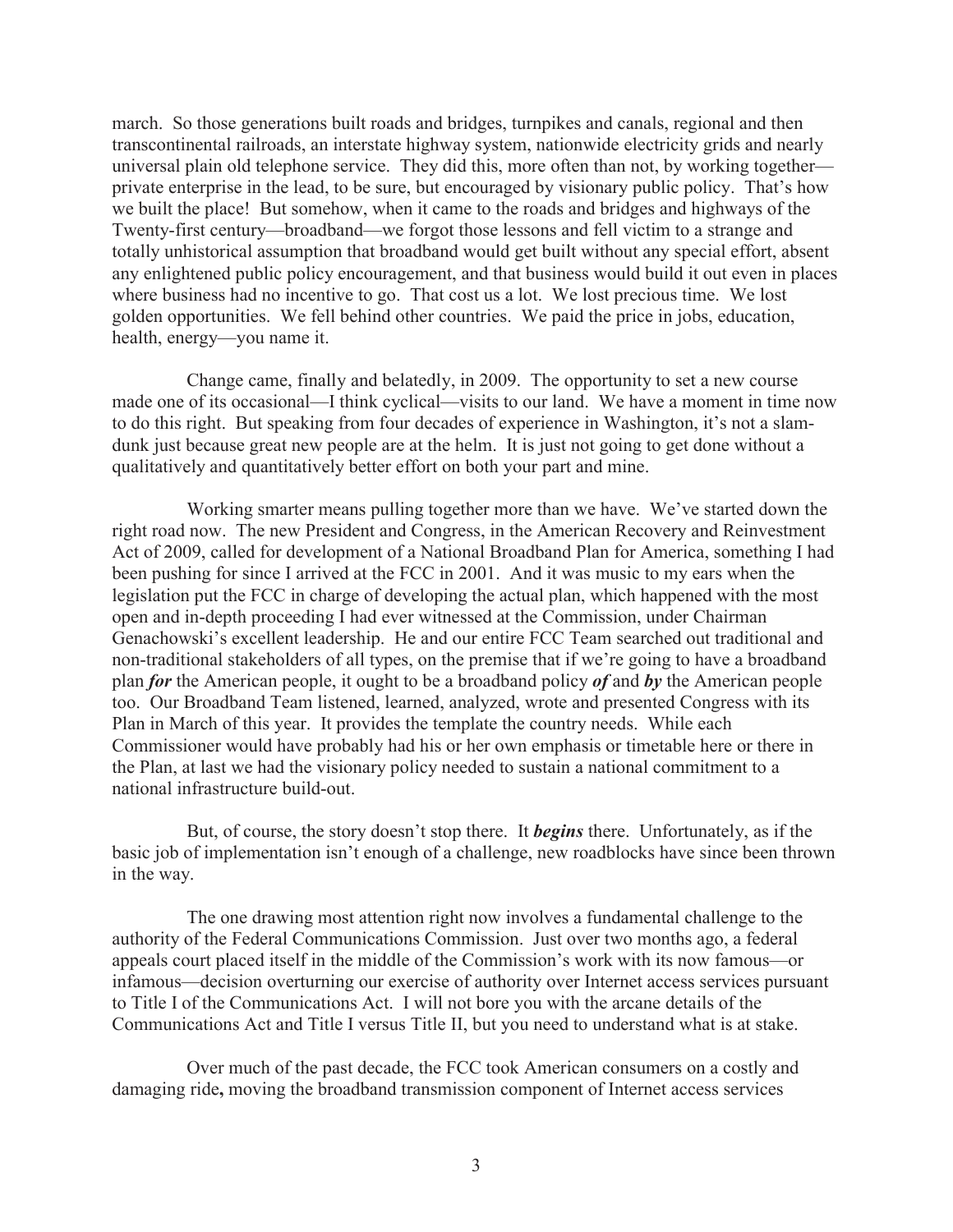provided by dominant telephone and cable companies outside of the statutory Title II framework that applies to telecommunications carriers. This was a major flip-flop from the historic—and successful—approach of requiring nondiscrimination in our communications networks. Instead, to advance the interests of a powerful few over the interests of consumers, innovators and entrepreneurs, the Commission moved away from any real oversight by classifying Internet access service as an unregulated "information service," subject to only vague ancillary authority under Title I. I didn't buy it then—and now a federal appeals court has agreed that the aberrant Title I treatment doesn't work. This now threatens to put important elements of the National Broadband Plan on hold, or, worse, to squander an otherwise golden opportunity to get about the job of broadband deployment and adoption.

I do want to make just one other point in this regard. One of the arguments being made against the Commission's authority to move back to a Title II classification is that there have been no "changed circumstances" that are supposedly needed before we could do this. No change in circumstances? It strikes me that the changes we have seen throughout the country and globally due to the Internet have been little short of revolutionary. I certainly don't need to tell this audience that the market for broadband technologies and services has undergone more than a few seismic changes over just the last decade. Back then, many Americans were still getting used to the Internet, and independent Internet service providers, like AOL and CompuServe, were the names of the game. Since then, it is a few huge access providers that have become the only real broadband game in town. Resellers and competitive local telephone companies have been driven from the field for the most part. Competition—as envisioned in the 1996 Telecommunications Act—in the Internet access services market is simply not adequate.

We must now reflect these changed market realities in our policies and get back on course by treating Internet access services—the gateways to the Internet—as the telecommunications service they are, subject to the most basic of nondiscrimination and transparency safeguards. Chairman Genachowski has announced his intention to launch a proceeding next week to examine the options—continuing down our failed Title I path; applying the full range of Title II requirements and safeguards; or a proposed "third way" of applying a limited number of fundamental provisions of Title II to Internet access service. Frankly, I would have preferred plain and simple Title II reclassification through an immediate declaratory ruling, accompanied by limited, targeted forbearance from certain provisions—wiping the slate clean of all question marks. The quicker we can bring some sense of surety and stability to the present confusion emanating from the *Comcast Decision*, the better off consumers—and industry, too will be. I nonetheless welcome the Chairman's efforts to bring Internet access providers back under some form of Title II oversight to protect consumers and innovators from unjust and unreasonable discrimination. It was a travesty that we moved these providers beyond meaningful oversight in the first place, which caused consumers, small businesses and the country enormous competitive disadvantage.

Where this brings us now is right to your backyard. Because our ability to safeguard an open, dynamic Internet is under siege by some of the most powerful interests in the country. If the Commission fails to reassert its authority—authority that I believe it clearly has—then the days of the Open Internet will be succeeded by the Age of the Gatekeepers. Make no mistake about it. This is not going to be an easy fight. The big telephone and cable companies are doing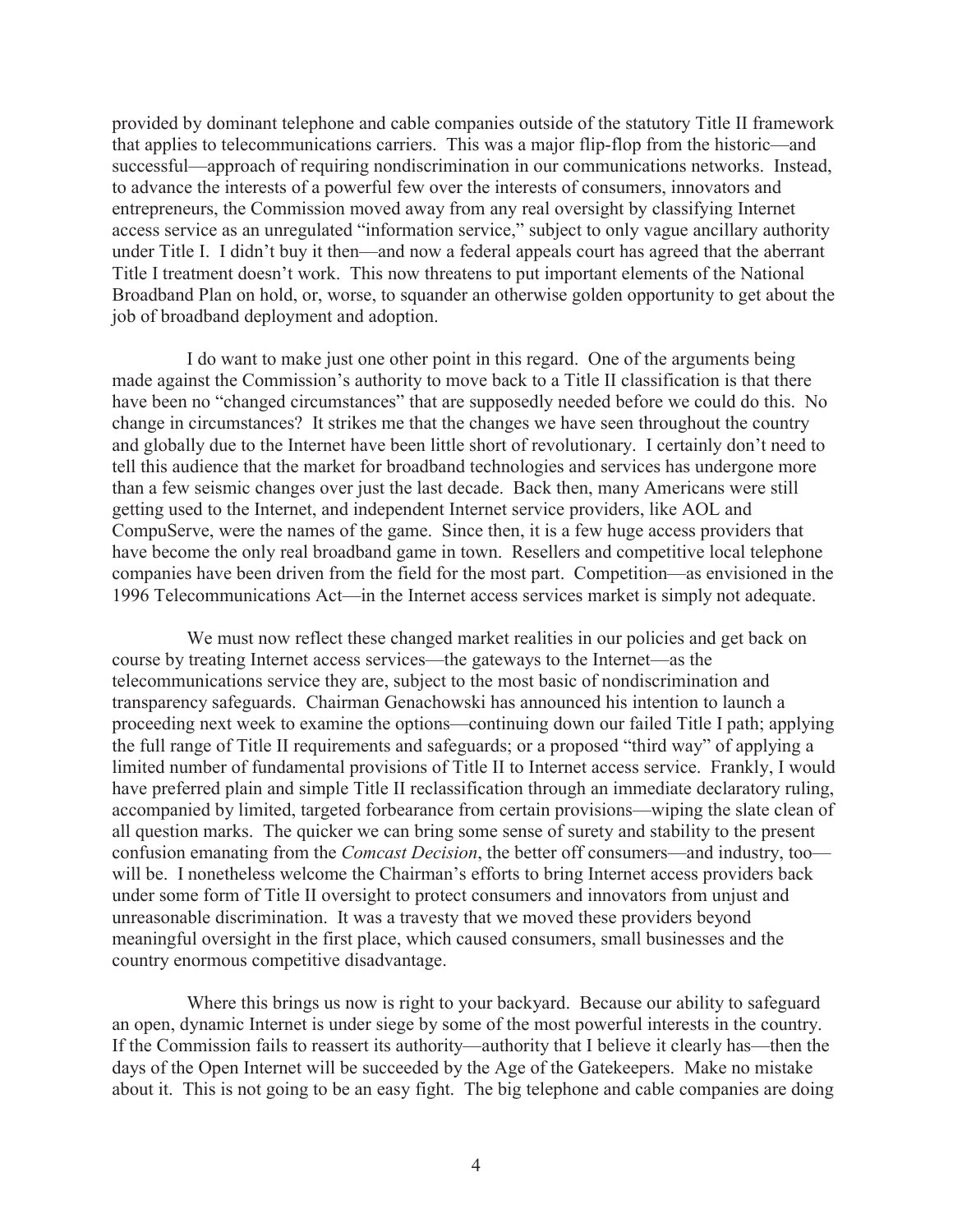everything they can to prevent the reclassification of Internet access services. They have redeployed their troops at the FCC, throughout Washington and in the blogosphere. These opponents of reclassification make arguments that range from the frivolous to the nonsensical. My personal favorite is that somehow empowering consumer choice and protecting Internet freedom and allowing innovation to flourish by preventing special interest control over access to the Internet amounts to a government takeover of the Internet. That's such hogwash. But, sadly these simple (and false) messages are resonating. As Speaker Pelosi warned just last week, the technology community needs to "do a better job of educating members about [the reclassification] issue."

Has it struck you, as it has me, that those who are most vocal in saying this is all about government wanting to regulate the Internet are really, when you get to the nub of it, asking the Commission to pick winners and losers and to choose existing models and business plans over new innovation and real entrepreneurship? They can talk "competition" all they want but the race to combine distribution with content spells economic constraint as clearly as it ever did in our nation's history. I recognize that some of you worry about anything that hints of oversight of anything that touches the Internet—even when we are talking about access to the on-ramps upon which your businesses rely. For what it's worth, I believe your future lies in openness and transparency. And I know the benefit for our citizens lies there too. Think about the alternative. If the FCC does not assert its authority to exercise basic Title II oversight, consumers could be denied access to your service, you would be denied access to them, and there won't be *anybody* who can do *anything* about it. This isn't about government regulating the Internet—it's about making sure that consumers and innovators, rather than a handful of entrenched incumbents, each control their own online experiences.

Allowing a powerful duopoly—in many places a monopoly—to exercise unfettered control over high-speed Internet access does more than just create technology and economic risks; it poses a real threat to the future of our democracy. We are late in understanding the profound civic implications of broadband as we begin to migrate so much of our national conversation to the Internet. America's future town square will be paved with broadband bricks. It must be accessible to all—not the province of powerful gatekeepers, tollbooths and walled gardens. It must reflect the diverse voices of this diverse land. Sustaining democracy by effectively informing all of our citizens in the Digital Age goes to the core of what we are trying to achieve in the National Broadband Plan. I am pleased that some Silicon Valley leaders are speaking out on this, and encouraging experiments with new platforms, business models and technology tools.

But an increase of technology does not by itself guarantee a more informed citizenry. A 2009 study indicates that, as a country, we now consume in excess of 1.3 trillion hours of media per year. Yet the production and distribution of essential news and information have never been more in doubt. A recent Pew Research Center report shows a fifty percent decline in network news reporting and editing capacity since the 1980s, and a 30 percent drop for newspapers since 2000. New media has not found the model to replicate online what has been lost offline. Maybe it will, maybe it won't. But there is a cautionary lesson to be learned from what has happened to our traditional media.